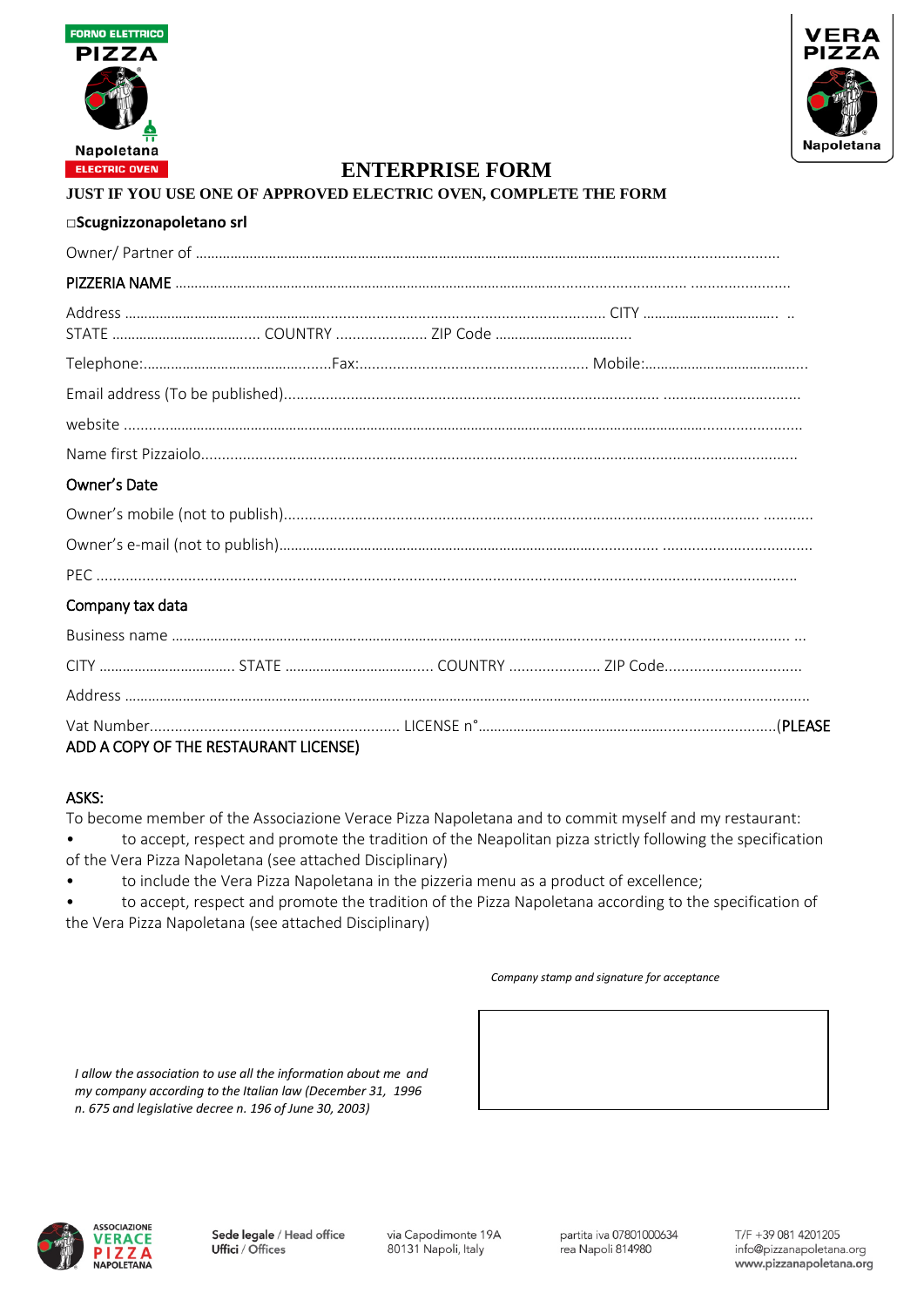



### Dear Applicant,

The association welcomes members from around the world provided they are able to produce a product that meets all of the characteristics outlined below to apply and (following approval) display and use the brand name "Verace Pizza Napoletana" - (Vera Pizza Napoletana).

The 'Verace Pizza Napoletana' Association will consider requests to utilize the brand name "Verace Pizza Napoletana" - (Vera Pizza Napoletana) held in license by the association, providing the request comes from a firm (restaurant or 'pizzeria') that has undergone the full application process (see attached modules),has been formally assessed and inspected by the association and approved by the committee members

This document is intend to provide:

the basic requirements for obtaining the membership to the Associazione Verace Pizza Napoletana (AVPN).

the obligations from the VPN Association and from the Members, as an extract from our VPN Disciplinary (AVPN International Rules).

The request for obtaining a membership for the USA and Canada pizzerias should be sent directly to our VPN Americas Delegation (info and contacts on the site www.verapizzanapoletana.net).

### Basic Requirements

### 1. Ovens:

Wood- burning: The pizza must be cooked in the Neapolitan type oven as our VPN Disciplinary (AVPN International Rules).

Gas: the ovens must be approved by the AVPN

Electric: the ovens must be approved by the AVPN

2. Proper Ingredients: Only fresh, all-natural, non-processed ingredients (preferably imported from Naples or Campania region) are acceptable:

wheat flour type "00": highly refined flour which has been milled to standard "00" (doppio zero). A small amount of wheat flour type "0" (Manitoba) is allowed to be added providing the percentage ranges from 5 to 20%. This variation is dependent on the external temperature and is used to enforce the '00' flour and not replace it.

Fresh tomatoes – the following variations of fresh tomatoes can be used: "S.Marzano dell'Agro Sarnesenocerino D.O.P"., "Pomodorini di Corbara (Corbarino)", "Pomodorino del piennolo del Vesuvio" D.O.P."

Canned Peeled tomatoes – the recommended tomato is the "Pomodoro pelato S.Marzano dell'Agro Sarnese-Nocerino D.O.P.". If peeled tomatoes are used they should be strained, broken up and homogenized by hand. The use of fresh or industrially prepared "Roma" tomatoes ("pomodoro lungo tipo Roma") is allowed.

- Mozzarella – Certified mozzarella di bufala campana D.O.P, mozzarella S.T.G. (see attached appendices for suppliers and technical details).

- Fior di latte - "Fior di latte dell'appennino meridionale D.O.P" or Others certificate 'fiordilatte'.

- Extra Virgin Olive oil (EVO).
- Basil Fresh Basil must be used.
- Cheese Grated Hard cheese must be used
- **Fresh Garlic**
- Origano "Origanum vulgare" from the "Labiatae" family.
- Sea salt

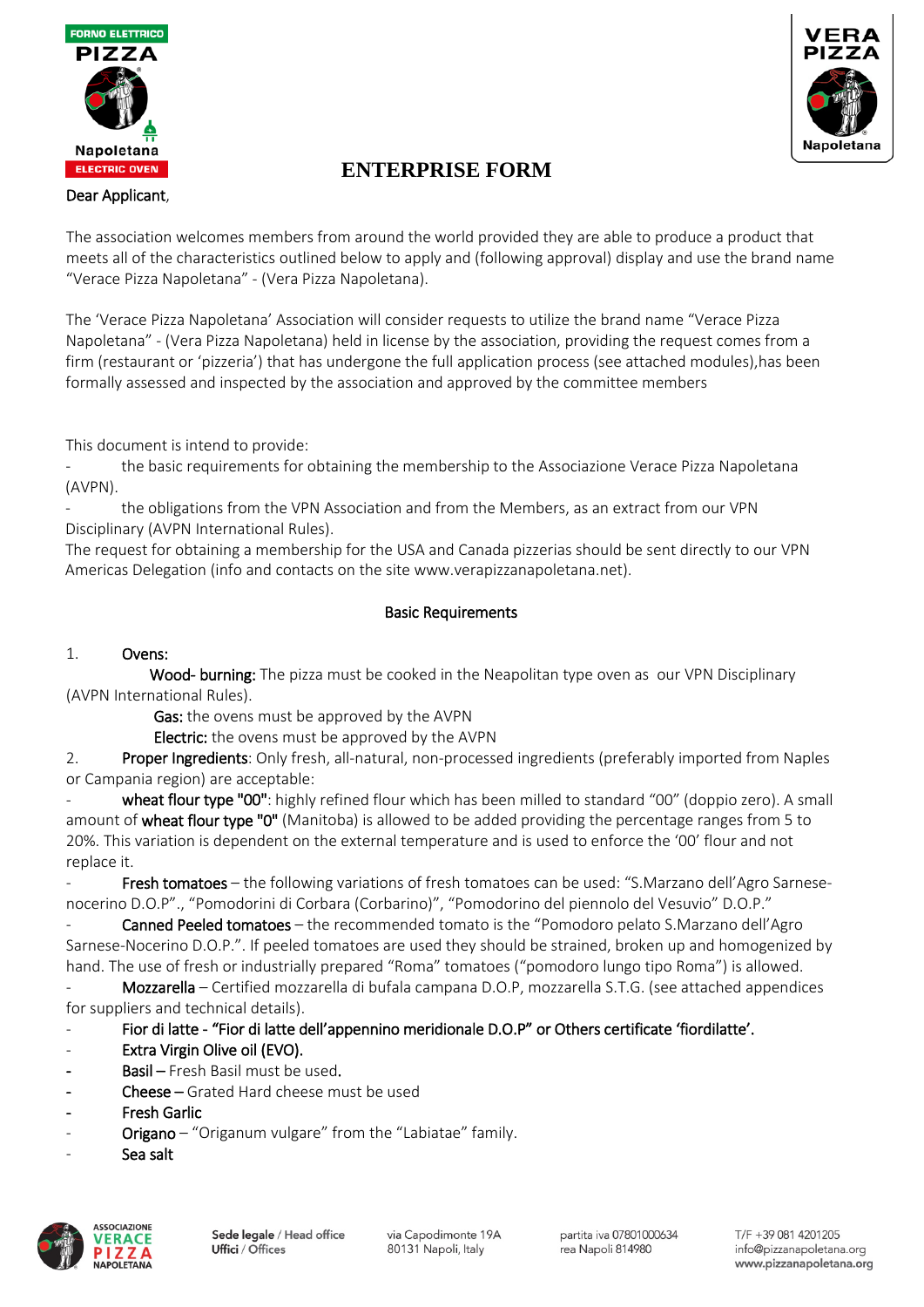



Yeast: Compressed yeast, biologically produced, solid, soft and beige in color , with quite an insipid taste and a low degree of acidity must be used. Yeast must be purchased in packages ranging from 25-500 grams. (Saccharomices cerevisiae) (See Italian Decreto Ministeriale. 21/03/1973 e 18/06/1996). The use of Natural yeast (Sour Dough) is also permitted.

All types of fat must be excluded from the dough.

3. Proper technique for the preparation of the dough. Hand-worked or low speed mixer (fork or spiral). No planetary or vertical mixers are allowed. Blend flour, water, salt and yeast. Pour a liter of water into a mixer, dissolve between the 50 and the 55g of salt, add 10% of the total amount of flour, and then add 3g of yeast. Start the mixer, and then gradually add 1800 g of flour (w220-380) until of the desired dough consistency is achieved. Combining the ingredients should take 10 minutes.

4. Proper technique for the preparation of the pizza. Opening the dough only by hand and slapping on the working surface, transfer of the pizza on a peel by hand and adjusting the shape, cooking on an oven with a temperature of not less than 900° F for a time not exceeding the 90 seconds.

5. Proper Equipment. A proper work surface (usually a marble slab), a wood or aluminum pizza peel to introduce the pizza into the oven and a long handle metal round peel to turn and remove the pizza from the oven.

6. Final Product. Pizza Napoletana must be not larger than 11 inches with a raised edge crust of about inch and a thin center. The pizza should be soft and elastic, and easily foldable.

7. Documentation. A set of documents, pictures and video need to be provided to the Association for the first preliminary evaluation (see below).

8. Others. In case of multiple restaurants, each individual store is bound to uphold the standards of the Association and pay a correspondent membership fee. The membership does not automatically be extended to any new units opened subsequently the joining of the Association, nor the membership is transferable from one location to another. Rather, each individual location is evaluated and billed separately. An yearly renewal fee will be due at the beginning of each calendar year.

In the event of non-compliance of these rules by one or more of the associated restaurants, the VPN Association maintains the right to suspend or rescind the membership on an individual or collective basis. The staff responsible for delivering the final product are thoroughly familiar with the product and rules defining its production. Where possible the firm should employ a pizza maker ('pizzaiolo') recognized by the association. If the associate is found not to be consistently in line with the above guidelines the 'Verace Pizza Napoletana' Association holds the right to withdraw their endorsement of the firm and exclude the associate from the association, withdraw permission to use the brand name and logo and seek compensation for any damages that may have been caused to the 'Verace Pizza Napoletana' Association's image or reputation.

## Obligations of the VPN Association

### The association concerns itself with:

1. Promoting and advertising the Verace Pizza Napoletana trademark and its requirements with shows, conferences, workshops and other promotional events which can be useful for reaching the goals of the Association and informing the associates regarding all the activities.

2. Assuring the adherence to the Disciplinary by all the associates and provide them a correct training about the technique of making Neapolitan pizza.

3. Giving to all the members all the possible technical assistance in order to facilitate the adherence to the Disciplinary rules;

4. Informing the members about all the Merchant (Vendors) Registry Associates whose equipment and ingredients correspond to the requirements of the Disciplinary;

5. Organizing information sessions for the responsible parties of the associated businesses;